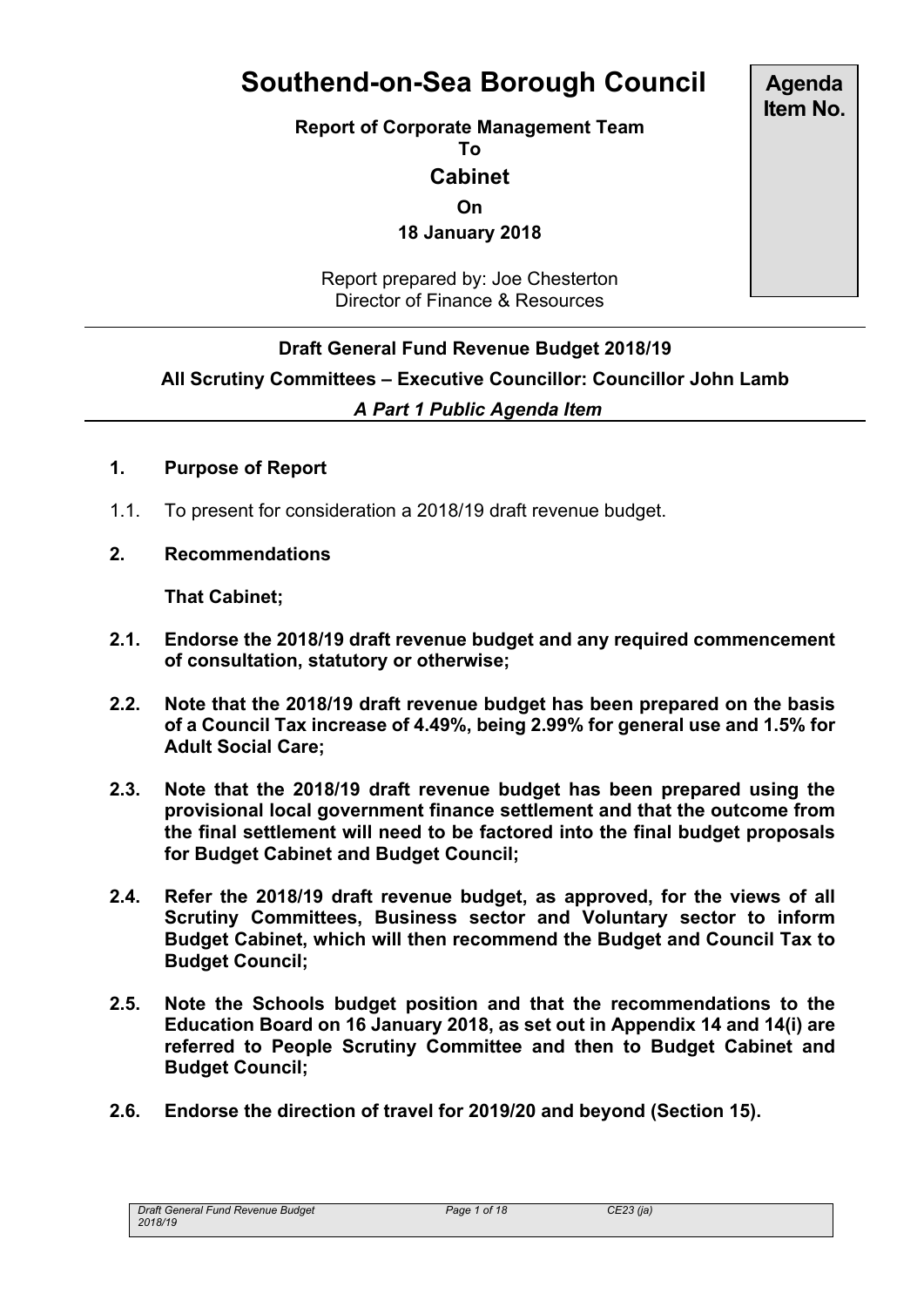# **3. Council Budget Process**

- 3.1. The Council must set its revenue budget and Council Tax by 11 March of the preceding financial year. If, for whatever reason, the Council cannot agree a budget and Council Tax at Budget Council on 22 February, Members should be aware that it is unlikely that the Council Tax bills could be sent out on time for the 1 April instalment (taking into account the necessary notice period and the time required to print the bills and accompanying leaflet).
- 3.2. It is also good practice to approve the capital programme and fees and charges at the same time as the revenue budget and reports elsewhere on this agenda deal with these matters. It should be noted that the revenue impact of both reports have been factored into the 2018/19 draft revenue budget proposed in this report.
- 3.3. The Housing Revenue Account (HRA) budget also needs to be agreed in a timely manner to ensure rent reviews can be reflected from 1 April of each year, and so a report on this can also be found elsewhere on this agenda.

| <b>Education Board</b>                                                                                                                                        | 5 December 2017 &                                                           |
|---------------------------------------------------------------------------------------------------------------------------------------------------------------|-----------------------------------------------------------------------------|
| Cabinet approves draft proposals for<br>consideration by Scrutiny Committees, Business<br>and Voluntary sectors                                               | 16 January 2018<br>18 January 2018                                          |
| Cabinet approval (delegated from Council) for the<br>2018/19 Council Tax base of 57,611.55<br>equivalent Band D properties                                    | 18 January 2018                                                             |
| <b>Scrutiny and Consultation</b><br><b>Scrutiny Committees:-</b><br>- Place<br>- People<br>- Policy & Resources<br>Business and Voluntary sector consultation | 29 January 2018<br>30 January 2018<br>31 January 2018<br>18 January 2018    |
| Precept announcements<br>Leigh-on-Sea Town Council<br>Essex Fire & Rescue Services and<br><b>Essex Police</b>                                                 | 16 January 2018<br>Police Fire and Crime<br>Commissioner by 1 March<br>2018 |

3.4. The high level decision-making timetable is shown below:

| Cabinet recommends the Revenue Budget, |                          |
|----------------------------------------|--------------------------|
| Council Tax, Fees & Charges, Capital   | $\vert$ 13 February 2018 |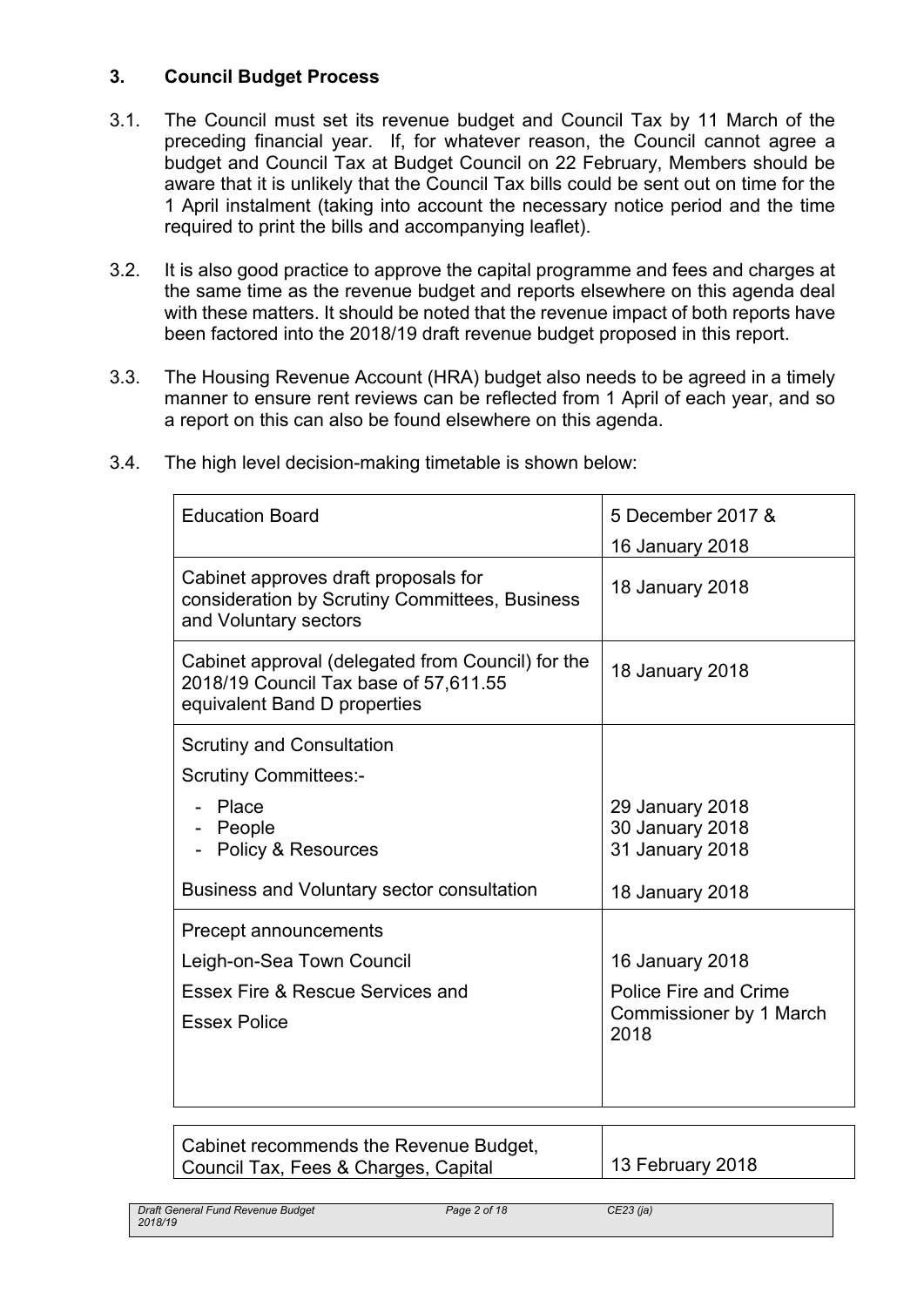| Programme and HRA to Council                                                                      |  |
|---------------------------------------------------------------------------------------------------|--|
| . Council approves the revenue and capital budget, $\mid$ 22 February 2018<br>Council Tax and HRA |  |

- 3.5. This report presents the draft General Fund revenue budget for 2018/19 for reference to the Scrutiny Committees and as the basis for consultation with the business and voluntary sectors.
- 3.6. A fuller report including the updated four year Medium Term Financial Strategy and the statutory statement by the Chief Finance Officer on the robustness of the estimates and adequacy of reserves under s25 of the Local Government Act 2003, will be presented to the Budget Cabinet at its meeting on 13 February 2018 and to Budget Council at its meeting on 22 February 2018.

## **4. Government Funding – Grant and Finance Settlement**

- 4.1 Government funding of its main grant (formerly Formula Grant) is now the third ranked provider of funding for the Council's total general fund budget (excluding schools) after Council Tax and Business Rates. As such it represents a vastly reducing factor in determining the Council's revenue budget. The provisional Local Government Finance Settlement for 2018/19 was issued by the Department for Communities and Local Government (DCLG) on 19 December 2017 and this represents the Government's next two year spending plans**.**
- 4.2 The latest Finance Settlement maintains the key changes in the way that Local Government is now financed, which were introduced in April 2013. To recollect for Members the main changes arose from the launch of the Business Rates Retention (BRR) scheme as the principle form of local government funding. In previous years, the settlement announcement provided local authorities with their expected general revenue allocations for the following financial year. The settlement now provides authorities with a combination of provisional Revenue Support Grant (RSG) allocation and confirmation of Business Rates top up grant.
- 4.3 A key change in the 2017/18 settlement was the Government's recognition of the demand and demographic expenditure pressures on Adult Social Care and the ability for Local Authorities to implement an Adult Social Care precept of up to 2% to support the growing expenditure on Council budgets in this area.
- 4.4 The Adult Social Care precept is confirmed to continue, however, last year the Government introduced a flexibility to the precept in that the maximum 6% increase allowed over the three years (2017/18 to 2019/20) can be applied in any of the three years as long as the precept did not exceed an additional 3% in 2017/18 and 2018/19 and an additional 2% in 2019/20.
- 4.5 Additionally, the 2016/17 settlement introduced a minimum RSG settlement for 4 years up to 2019/20. This was conditional upon the Council submitting an Efficiency Plan by 14 October 2016, which was duly submitted by the due date.

*Draft General Fund Revenue Budget 2018/19*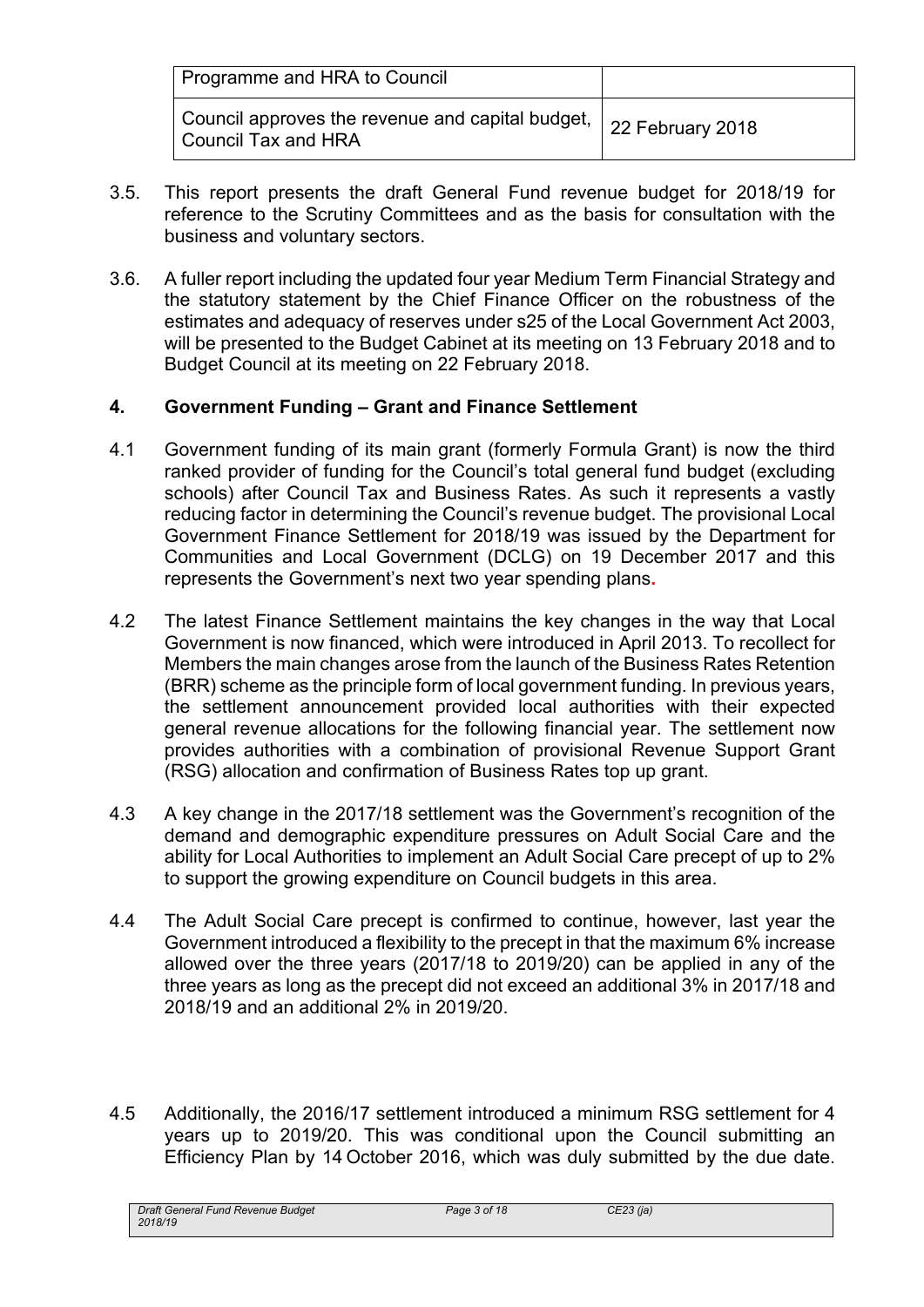DCLG confirmed acceptance of the Council's efficiency plan and therefore to its entitlement of a guaranteed minimum sum of RSG.

- 4.6 The key points arising from the provisional settlement for Southend-on-Sea Borough Council are:
	- (i) The provisional Settlement Funding Assessment (SFA) (a combination of actual RSG and estimated business rates income) for 2018/19 is £44.269 million. This compares to an adjusted SFA of £47.642 million in respect of 2017/18 (a reduction of £3.373 million and equivalent to a 7.1% reduction);
	- (ii) The RSG element for 2018/19 within the provisional SFA is £10.318 million. This compares to an adjusted RSG of £14.681 million in respect of 2017/18 (a reduction of £4.363 million and equivalent to a 29.7% reduction);
	- (iii) The settlement provides indicative figures for a two year period (2018/19 to 2019/20);
	- (iv) Some capital and specific grants are provisional and yet to be announced in full;
	- (v) As last year there is no Council Tax freeze grant offered by the Government this year;
	- (vi) The 2018/19 referendum limit for Council Tax increases has been announced at a level of 6%, being 3% for expenditure on adult social care and 3% for other expenditure (2017/18 this was set at 5%, being 3% and 2% respectively);
	- (vii) A review is to be undertaken of the relative needs and resources of Local Authority's to provide an updated and more responsive distribution methodology of remaining Government funding. The results of the review will be introduced in 2020/21 to coincide with the move to 75% Business Rates Retention in the same year;
	- (viii) For 2018/19, funding to support social care and benefit health is being continued through the Better Care Fund (BCF); a pooled budget between the Council and Southend Clinical Commissioning Group (CCG). The settlement for 2017/18 was a two year settlement to enable both the local authority and CCG to better plan future activity. The Council's share of the BCF for 2018/19 is expected to be £5.859 million for revenue services plus £1.406 million for disabled facility grants;
	- (ix) In addition, as announced in the 2015 Spending Review, the Council is also due to receive the next tranche of a new "improved" BCF directly through a S31 grant to further assist with the inherent pressures in adult social care. The indicative sum for 2018/19 is £5.429 million;
	- (x) Working against the increase in Adult Social Care Precept and Better Care Fund resources, the Government have confirmed the loss of the one-off £828,000 Adult Social Care grant received last year: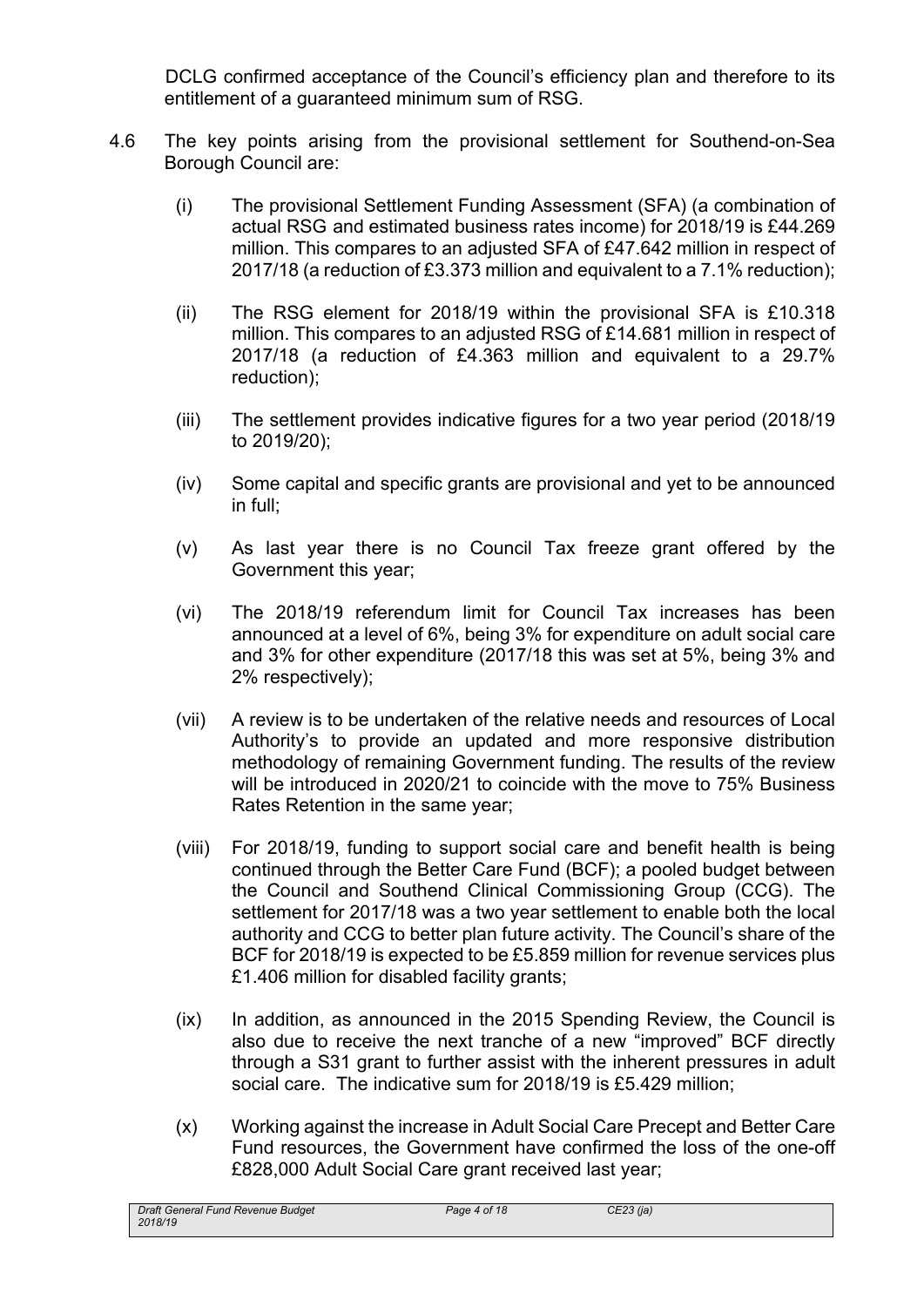- (xi) There was a national revaluation of business rateable values on 1 April 2017. Nationally the revaluation has resulted in a net increase of RV's, although some areas and some business types have seen reductions. The Government intended to change the basis of determining the annual increase in the business rate multiplier in 2020/21 but has now brought this change forward to 2018/19. Essentially this means the multiplier increase is based on the CPI inflation figure rather than the RPI at September each year. The September 2017 CPI was 3.0% rather than the RPI at 3.9%. Local Authority's will be reimbursed the 0.9% difference through a S31 grant. Therefore, the provisional small business nondomestic rates multiplier has been set at 48.0p (2017/18=46.6p) with the associated non-domestic multiplier has been set at 49.3p (2017/18=47.9p);
- (xii) Non-domestic rates are set nationally by the Government and collected locally by Councils (billing authorities). Under the current arrangements for the localisation of business rates a sum of 50% is returned to Government who then reapportion this sum back to Local Government as part of their main grant settlement. The remaining 50% is retained 49% by the Council and 1% is distributed to the Essex Fire Authority. The Council's actual income from business rates is therefore dependent upon the performance of the local economy, the success of any rating appeals and collection rates. The Police Authority receive their funding separately;
- (xiii) The Government has also announced that they will not proceed with their intention of moving to 100% business rates retention but to now move to 75% business rates retention for Councils for 2020/21. To enable this switch to occur this will see the removal of the Public Health grant and adjustments to the final elements of Revenue Support Grant;
- (xiv) The Public Health service grant allocation for 2018/19 has been notified as £9.462 million (a reduction of £0.25million on 2017/18). Additionally an indicative allocation of £9.212 million has been announced for 2019/20 (a further reduction of £0.25 million on 2018/19);
- (xv) The consultation on the provisional finance settlement ended on 16 January 2018. The actual timing of the final announcement has yet to be announced, but would normally follow shortly after the consultation period has ended. The provisional settlement does refer to February for the final settlement. A verbal update will be given to Cabinet on any further information surrounding the final finance settlement and any implication on the setting of the Budget.

## **5. Government Funding – Dedicated Schools Grant (DSG)**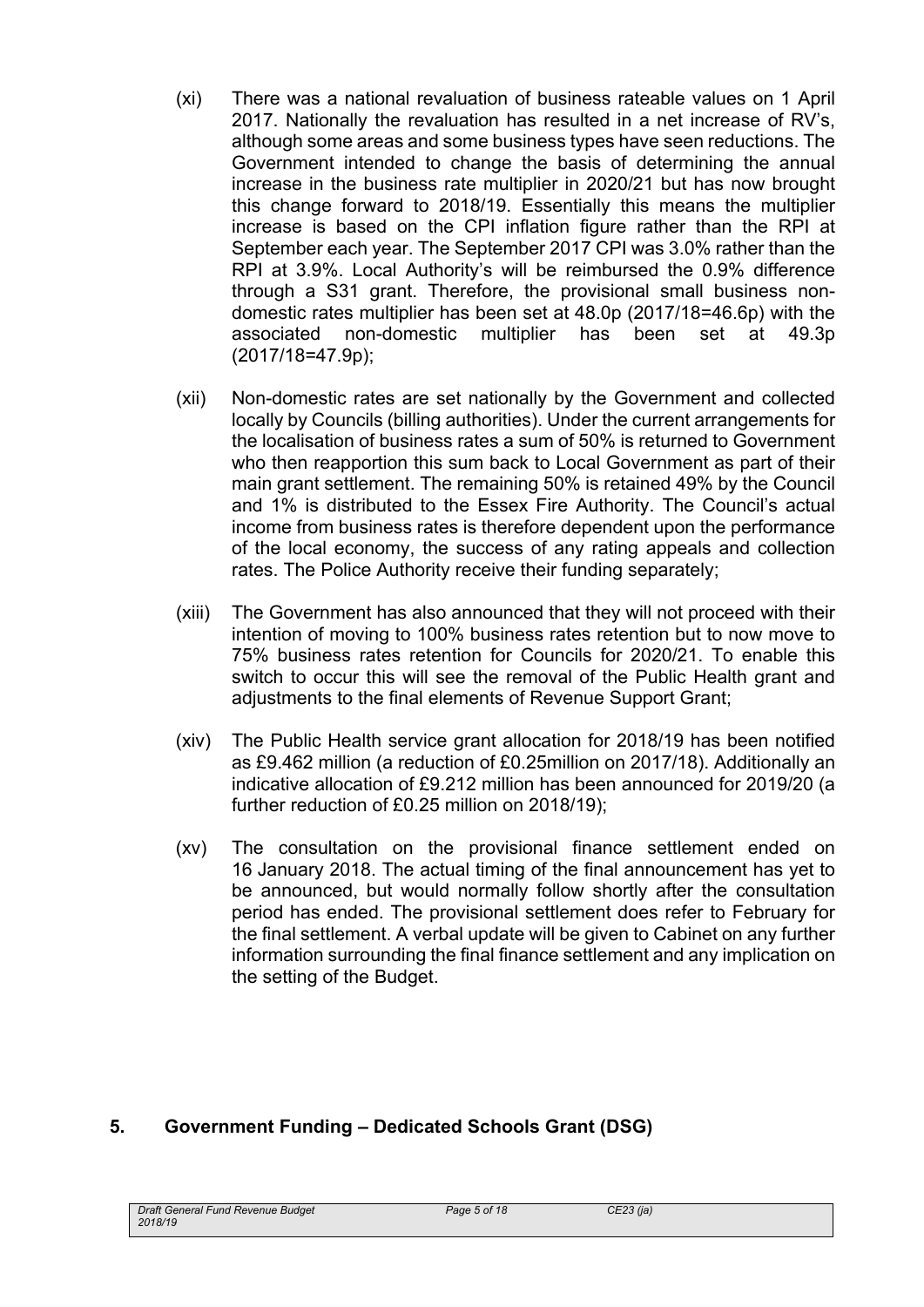- 5.1 The Dedicated Schools Grant (DSG) was introduced in 2006/07, as a 100% specific grant to fund the Schools Budget. It excludes post-16 funding (with the exception of Special Educational Needs) and other specific education grants such as pupil premium.
- 5.2 2018/19 sees the introduction of the Government's National Funding Formula (NFF) as the methodology for distributing national resources down to each education authority. That methodology sees the introduction of a four block model.
	- Schools Block
	- High Needs Block
	- Early Years Block
	- Central School Services Block
- 5.3 The DSG allocation is released in late December, based on information provided through the previous October schools census. However the Early Years allocation is an estimate, as this ultimately is based on actual participation rather than a fixed budgetary amount.
- 5.4 The current estimated total DSG for 2018/19 is £147.7 million (latest allocation for 2017/18 = £143.7 million). In practice the final DSG will exclude funding for Academies and is estimated to reduce by at least £90.9 million to £56.8 million.

## 6. **Schools Budget**

- 6.1 The Schools Budget consists of delegated funding to schools and early years providers, the funding of some central services, and the funding related to individual children such as for children with special educational needs (SEN) also known as 'High Needs'.
- 6.2 The Schools Budget is funded from the DSG. In addition, funding for post 16 students in schools is received from the Education Funding Agency.
- 6.3 The Department for Education (DfE) announced on 19 December 2017 the funding details for 2018/19 which are summarised below:

| <b>Block</b>                       | Amount $(E's)$ | <b>Detail</b>                                                                                                                                      |
|------------------------------------|----------------|----------------------------------------------------------------------------------------------------------------------------------------------------|
| <b>Schools Block</b>               | 117,420,800    | Allowing for 15,046 primary pupils $\omega$<br>£3,944,78 and 10,656 secondary pupils<br>@ £5,228.74, plus growth, premises and<br>mobility funding |
| Early Years Block<br>(Provisional) | 10,376,572     | Allowing for $3,511.03$ PTE $3 - 4$ year old<br>children $@$ £4.40 per hour, and 476.10<br>PTE 2 year old children @ £5.24 per<br>hour             |
| <b>High Needs Block</b>            | 18,208,999     | Includes placement and top up funding                                                                                                              |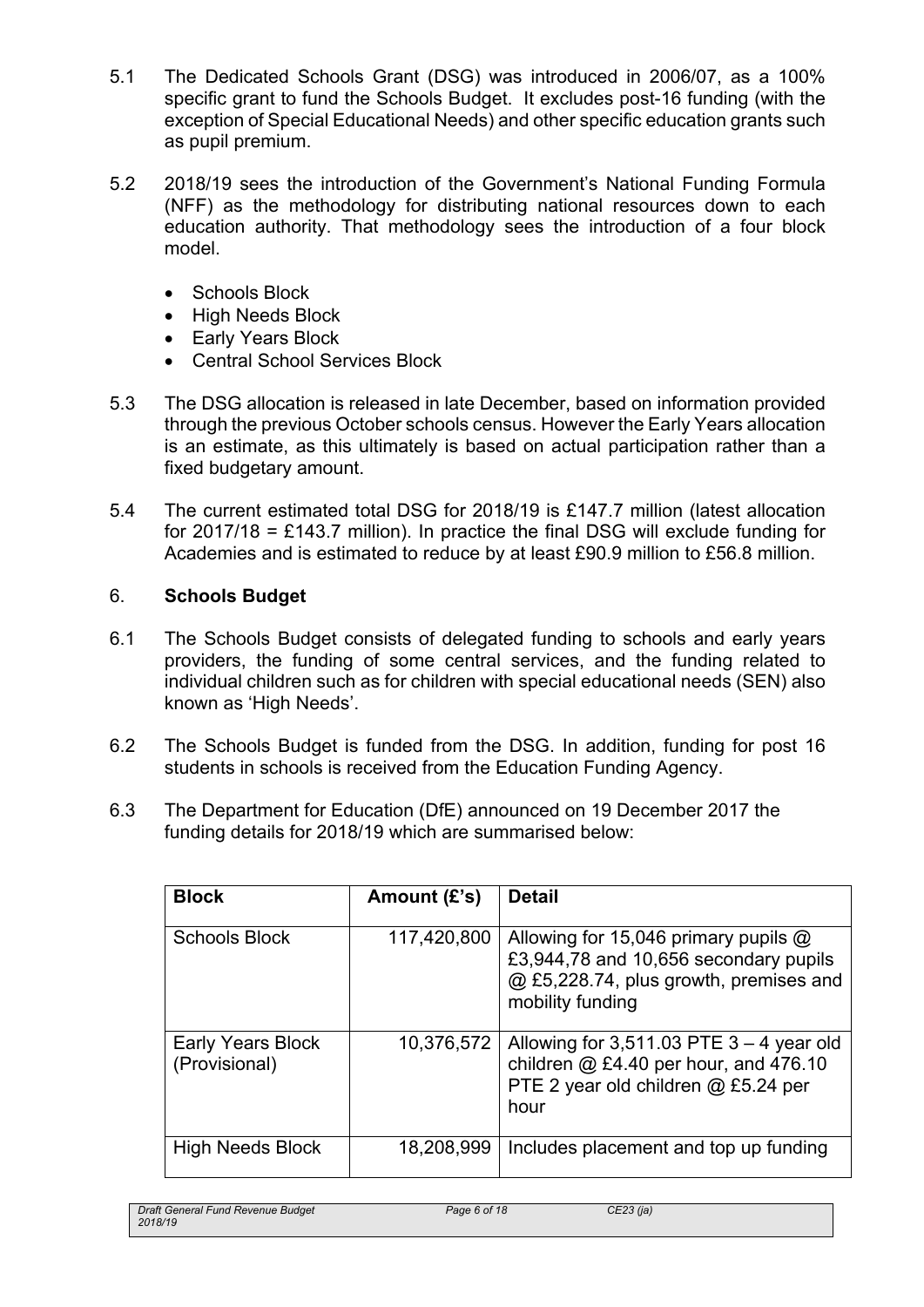| <b>Central Schools</b><br><b>Services Block</b> |             | 1,738,147   Includes Education Support Grant and<br>historic funding for Council support to<br>education through schools admissions,<br>school improvement, children's<br>partnership and early help |
|-------------------------------------------------|-------------|------------------------------------------------------------------------------------------------------------------------------------------------------------------------------------------------------|
| <b>Total DSG 2018/19</b>                        | 147,744,518 |                                                                                                                                                                                                      |

- 6.4 The Department for Education has included a minimum funding increase of 0.5% in pupil led (i.e. ignoring premises related expenditure) funding within the settlement, together with a minimum per pupil amount of funding of £3,300 / £4,600 for primary / secondary schools respectively. These minimum per pupil amounts are set to rise further to £3,500 / £4,800 in 2019/20. This will see every school receiving an increase in their funding rates, with the more poorly funded, as measured by the national formula methodology, receiving larger increases.
- 6.6 Although the total quantum of DSG is now calculated by a national formula, that indicates the amount of funding each school should receive, it currently remains a local decision as to how each block of funding is allocated. Education Board (meeting as the Schools Forum) met on 5<sup>th</sup> December 2017, and confirmed that it wished to implement the NFF locally, although it agreed to accelerate the delivery of the minimum per pupil funding to 2019/20 levels for the lowest funded schools.
- 6.7 Decisions on the allocation of the DSG are effectively made by the Education Board (meeting as the Schools Forum), although their recommendations still need to be confirmed by the Council. The Education Board met on 5 December 2017 and 16 January 2018 to consider the Schools Budget. Subject to Cabinet approval, budget allocations to schools will be determined by the recommendations from the Board
- 6.7 In addition to funding from the DSG, schools will receive Pupil Premium grant, which will provide  $£1,320$  / £935 of funding per primary / secondary pupil who have been registered for free school meals in any of the past 6 years. These rates are unchanged from 2017/18. Based on estimates the Pupil Premium will provide an additional £7.8 million for schools in Southend-on-Sea (both Maintained and Academy schools).
- 6.8 As a percentage of their total budget, the overall cash funding for schools will see an increase of circa 2.2% due to pupil number growth and the minimum funding guarantees. The change in budget for individual schools will vary depending upon pupil numbers and pupil funding factors such as free school meals registration, with some seeing a larger change than 2.2% and some less.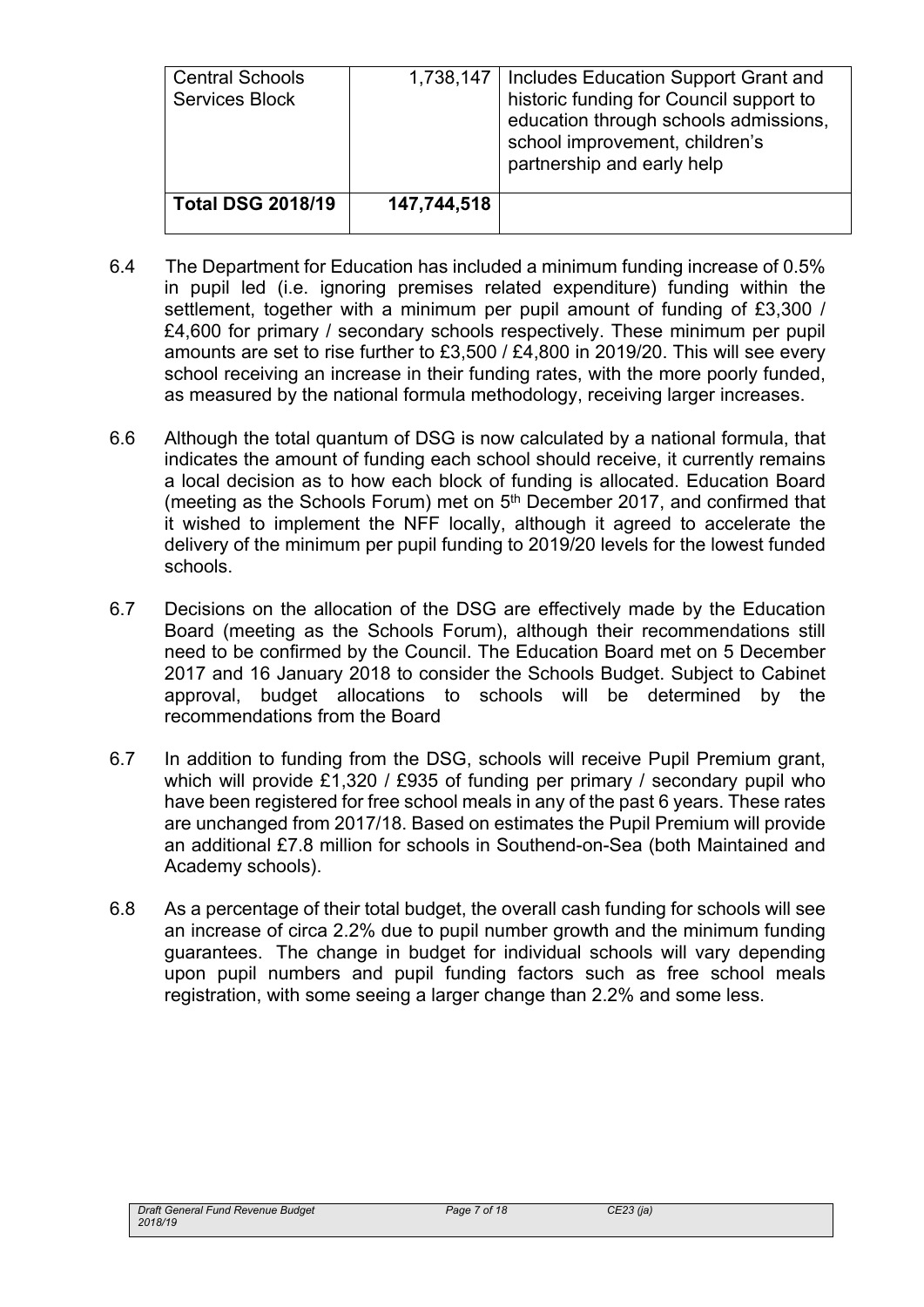6.9 Following the recommendation of the Education Board on 16 January 2018, Appendix 14 and 14(i) show the detailed breakdown of the 2018/19 Schools budget. The schools position for 2018/19 will now be submitted to the People Scrutiny Committee on 30 January 2018, through to Budget Cabinet on 13 February 2018, and then to the Budget Council on 22 February 2018 for final agreement of the Schools Budget, based on the recommendations from the Education Board and the comments from the Scrutiny Committee. Following this process, final budgets will be issued to schools.

# **7. Medium Term Financial Strategy (MTFS)**

- 7.1 The Medium Term Financial Strategy that was approved in February 2017 was for a four year period up to the financial year 2020/21. It is now in need of updating as a result of the latest Local Government Finance Settlement, changes to the projections in the current financial planning figures and a review of our service delivery plans and corporate priorities.
- 7.2 It is good practice to update the rolling MTFS as part of setting the Council budget and Council Tax to ensure our financial planning is fully aligned and integrated.
- 7.3 The MTFS for the next four year period 2018/19 to 2021/22 will, therefore, be presented as part of the budget proposals for Budget Cabinet on 13 February 2018 and Budget Council on 22 February 2018.

# **8. 2018/19 Budget Proposals**

- 8.1 This Council budget has been prepared against the background of the Governments' spending plans through various Budget speeches, the Chancellor's Autumn Budget Statement and the Local Government provisional finance settlement. The various Government announcements continue to see the most substantial contraction of available public sector funding, but particularly in Local Government, for many decades.
- 8.2 In addition, it continues to be based upon the Government's significant funding reform for Local Government that has been the most radical in generations. As a result of both the significant contraction of available funding and the financial reforms there is a consequent need to continue to find a significant level of revenue savings over the next four financial years.
- 8.3 Using portfolio holder input a detailed draft budget has been prepared by senior officers for the Cabinet to put forward that addresses the need for significant savings to be addressed and to set a balanced and robust budget. The various budget consultations have also assisted in informing the compilation of the Council's budget.
- 8.4 The draft 2018/19 General Fund revenue base budget requirement before savings and on-going investments is £128.232 million. Available funding, including Council Tax, Adult Social Care precept, estimated Business Rates and Government grant is £120.489 million. A high level budget summary of the position is set out at Appendix 1. The draft 2018/19 revenue budgets for each Portfolio are then set out in Appendices 2 - 9 and show the original budget and probable outturn for 2017/18 and the 2018/19 base budget before savings and on-going investments.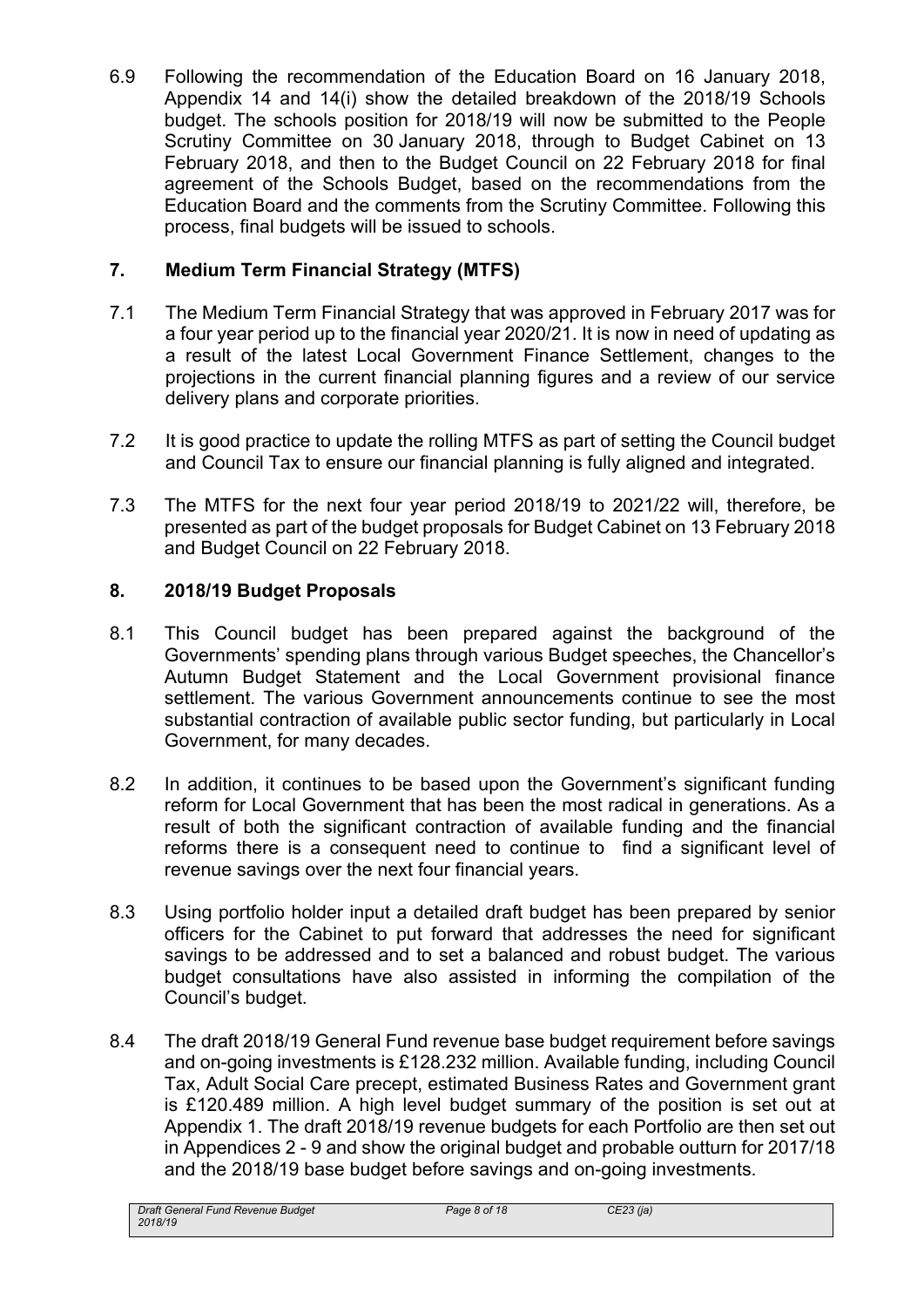- 8.5 The budget identifies a number of on-going investments being faced by the Council, which need funding and these total £3.775 million. These are set out in detail in Appendices 10 and 11. After applying the required on-going investments of £3.775 million to the base budget there is a budget gap to find in 2018/19 of £11.518 million through departmental savings, corporate contingencies and earmarked reserves.
- 8.6 Along with all other Local Authorities the Council is facing continued extreme demand and cost pressure in Adult Social Care and Children spending. The Local Government Association (LGA) estimates that Adult Social Care faces a national funding gap of £1.3 billion by 2019/20 (even with the measures announced in the 2015 Spending Review) based on pressures caused by demography, inflation and the National Living Wage. In addition to this, LGA analysis of "fair price" of care calculations developed by provider organisations suggests that the scale of the immediate challenge could be in the order of at least £1.3 billion. This is the minimum requirement to stabilise the provider market meaning that a total of at least £2.6 billion is needed by the end of the decade.
- 8.7 The Council's budget setting needs to recognise these spending pressures to ensure that a robust budget is set alongside managing the risks of service delivery in these areas.
- 8.8 The Budget on-going investment proposals recognise these known cost pressures the Council is currently facing. For Adult Social Care spending, a number of the pressures can be financed by the increase in the Adult Social Care Precept and the Better Care Fund However, Children's cost pressures will need to be financed by the Council Tax. Both areas of required funding have been recognised in the proposed draft budget. The Adult Social Care and Children cost pressures identified for the 2018/19 proposed draft budget reflect the realignment of the respective base budgets to ensure there is adequate budget to manage the required service demands and delivery.
- 8.9 Additionally, given the volatile national picture outlined above, it is recommended that within the earmarked reserves that specific reserves are identified to act as a precaution to any further in year demands on Adult Social Care and Children spending. The identification of these reserves will form part of the S.151 Officers statement on the adequacy of balances and the robustness of the budget in the final budget to be presented to Cabinet on 13 February 2018.
- 8.10 In 2017/18, the totality of the £3.375 million Adult Social Care Precept was used to support the Adult Social Care budget, through a combination of service enhancements, meeting cost and demographic pressures and financing the preservation of existing services. It is proposed that, as last year, the £1.135 million increase in the Adult Social Care precept available (bringing the total precept to £4.510 million) will in part support the on-going investment in the Adult Social Care service. The total on-going investment into Adult Social Care is £2.110 million, so it is further proposed to use some of the increase in BCF resources to meet the remaining £0.975 million. In addition the BCF will be used to compensate for the loss of the adult social care grant, bringing the total use of new BCF resources to support the budget to £1.803 million.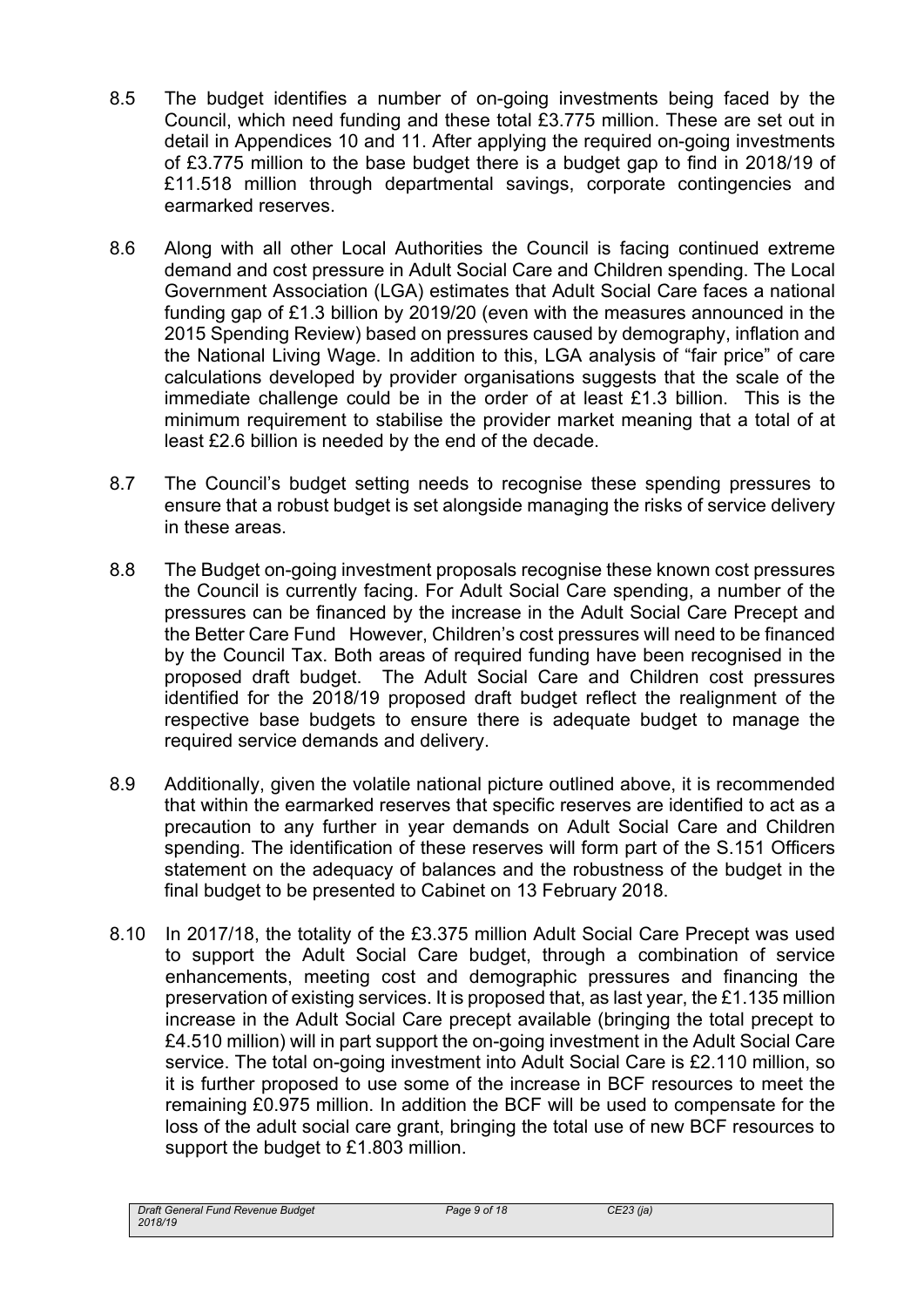- 8.11 The use of a proportion of the BCF in this way will reduce the budget gap of £11.518 million to £9.715 million.
- 8.12 The budget gap is then reduced further by various savings proposals, which total £7.215 million set out fully in departmental order in Appendices 12 and 13.
- 8.13 By agreeing the proposed savings of £7.215 million (excluding Public Health savings of £0.379 million, as these savings are ring fenced against the Public Health grant allocation) the budget gap falls to £2.500 million. Rather than make more savings to balance the budget, it is proposed to use £2.500 million of the collection fund surplus to balance the budget to allow the smoothing of the three year budget gap.
- 8.14 This will result in a balanced draft 2018/19 revenue budget of £122.989 million (2017/18 £123.153 million).
- 8.15 As part of the budget proposals, there are also some one-off investment items that are proposed to be funded for their temporary nature by the use of earmarked reserves. The items of revenue growth are;
	- Homelessness £75,000 for 2018/19. This funding is to explore and research options to help combat and support the prevention of homelessness;
	- Ofsted Improvement Plan £150,000 for 2018/19. Arising from the 2016 Ofsted inspection, further time limited resources are required to ensure delivery of the agreed improvement plan;
	- Southend and South Essex Visions 2050 £75,000 pa for 2018/19 and 2019/20. This funding is to support the development of the Southend Vision 2050 and also to contribute to the six authority partnership to develop the South Essex vision 2050;
	- Edge of Care £250,000 for 2019/20. This funding is for continued preventive work to reduce the number of children being taken into care by supporting the family to keep the child safe at home;
	- Economic Development £100,000 for 2019/20. This is to further enable one-off research and staff support for the promotion of the town;
	- School Improvement £200,000 for 2019/20. This funding is to continue school improvement support including support for pupils to attain Grammar School entrance.
- 8.16 A total of £0.925 million of earmarked reserves are being used to fund the above items of one-off project spending (of which £0.300 million is in 2018/19).
- 8.17 It is recommended that the draft budget is referred to all Scrutiny Committees and their comments considered by the Budget Cabinet on 13 February 2018 to enable the Budget Cabinet to make its recommendation on the 2018/19 budget to full Budget Council on 22 February 2018.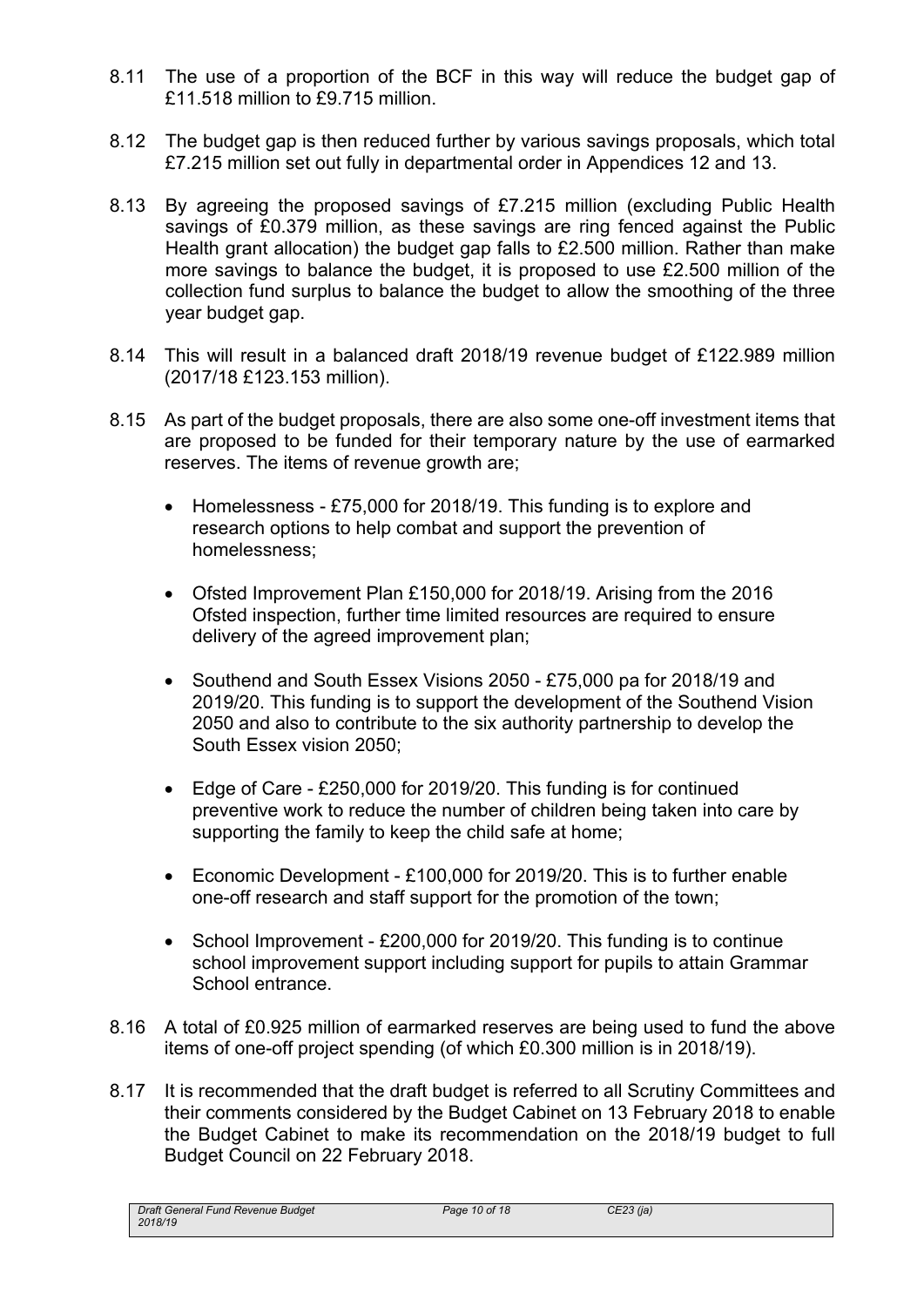# **9. Staffing implications of budget savings proposals**

- 9.1 The saving proposals outlined in this report will delete 6.0 full time equivalent (fte) posts across the Council, of which 5.0 (83%) are currently vacant.
- 9.2 Formal redundancy consultation with the recognised Trades Unions has commenced and all staff have been fully briefed on the implications of these proposals.
- 9.3 In addition, within the People Department there is a transformation project called adult social care transformation programme (savings proposal PE6), which has the potential to displace staff. Once the transformation plans are fully scoped, the appropriate formal staff consultation processes for these areas will also take place.
- 9.4 The staffing reductions will be managed in accordance with the Councils policies on the Managing Organisational Change and Redundancy.
- 9.5 The Council's Workforce Planning Panel will continue to control recruitment to vacant posts (permanent and temporary) and, wherever possible, staff identified as 'at risk' of redundancy will be redeployed through the Talent Pool. In addition, the Council will be working with other Essex authorities and partners in order to maximise redeployment opportunities across the county region.
- 9.6 Volunteers for redundancy have already been sought and will be further sought in order to minimise the number of compulsory redundancies.
- 9.7 A comprehensive package of support for all staff but particularly those directly affected by these proposals has been put into place. This includes coaching and counselling, as well as practical support with job applications and money management.

## **10. Southend 2050 and business planning framework**

- 10.1 The Council has begun a process of developing a fresh vision for the borough, one that will provide a strong narrative of what Southend could be like by 2050, and one which will be developed closely with stakeholders and the wider community. It is intended that the 'Southend 2050' vision will be in place by Autumn 2018 and will align with other complementary processes, already underway, notably the development of a new Local Plan and the Council's transformation agenda**.**
- 10.2 The process for a new borough vision will also see a revised approach to the Council's business planning framework. This is likely to include the development of a Corporate Plan, with a five year horizon, that will outline how the Council will champion the borough and lead in making the vision a reality. The plan will shape the Council's Medium Term Financial Strategy, ensuring resources are aligned with the Council's agreed priorities. The Corporate Plan will be underpinned by a delivery plan, or plans, that will more specifically set out key activity over the forthcoming year to meet the Council's ambitions.
- 10.3 In the interim, therefore, as the vision and other plans are developed, the current Council vision, five aims and 15 corporate priorities attached at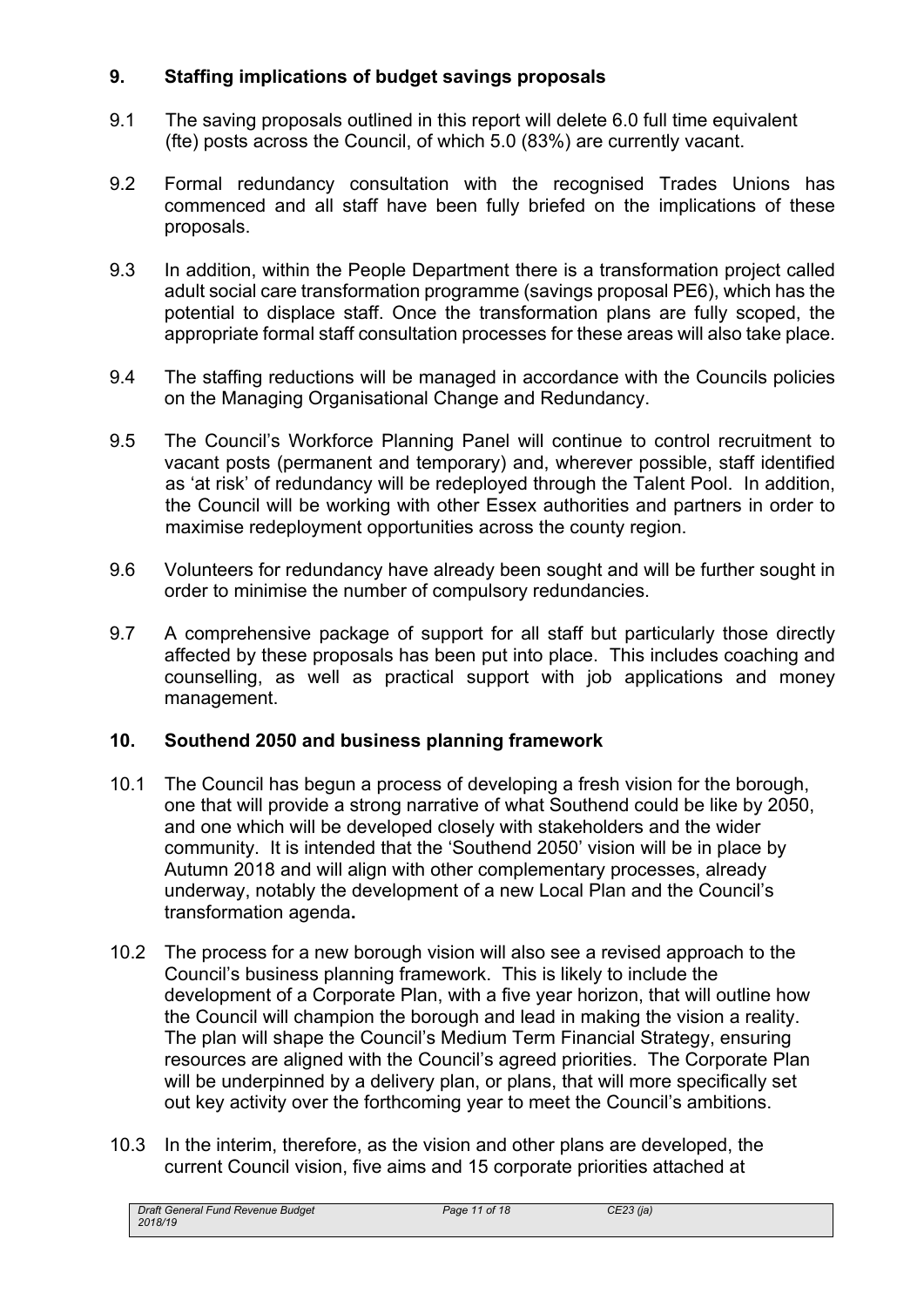Appendix 15 will remain in place.

# **11. Budget Consultation**

- 11.1 There is an expectation that local authorities will engage communities in the difficult decisions that will determine what services are delivered by the Council and how.
- 11.2 The Council has undertaken a number of targeted consultations which have focused on service redesign and renewal of contracts for commissioned services to implement previously agreed savings, improve the service offer and help inform budget proposals for 2018/19. Such consultations with service users and wider stakeholders have included those on: Council Tax Reduction Scheme; community commissioning prospectus; services to parents and young people with special educational needs and disabilities; passenger transport review; a skills and labour strategy for Southend; air quality action plan, coastal defences; school admission proposals; training provision for Southend Adult social care providers; pharmaceutical needs assessment; hate incident reporting; CCTV provision; South Essex Active Travel programme as well as the development of the Queensway regeneration project.
- 11.3 Alongside the targeted consultations, Our Town Our Future, a community visioning exercise, that will help shape the development of a vision of the Borough up to 2050, has been taking place throughout 2017.
- 11.4 The overall results and comments from the consultation have continued to help inform the preparation of the 2018/19 revenue budget.

# **12. Equality Impact Assessments (EIA) – Making fair financial decisions**

- 12.1 Each department has produced a departmental equality analysis taking into consideration any equality and cohesion impacts that restructuring their service may have on staff and service users. The results were then challenged by an internal team of officers and then by the Corporate Management Team.
- 12.2 As before the aim will be to protect delivery of key frontline services as well as highlight greater opportunities for collaborative working with partners to deliver services. Staff, Councillors, Trade Unions, Service users and residents were consulted and engaged in the process. These include but were not limited to, Chief Executive briefing sessions, Departmental Management and Team meetings, workshops and resident engagement via the budget consultation process.
- 12.3 Recommendations made in departmental supporting action plans identify how each department will aim to address and mitigate any indirect differential impact on staff and services over the coming year.
- 12.4 An overarching EIA is attached at Appendix 16.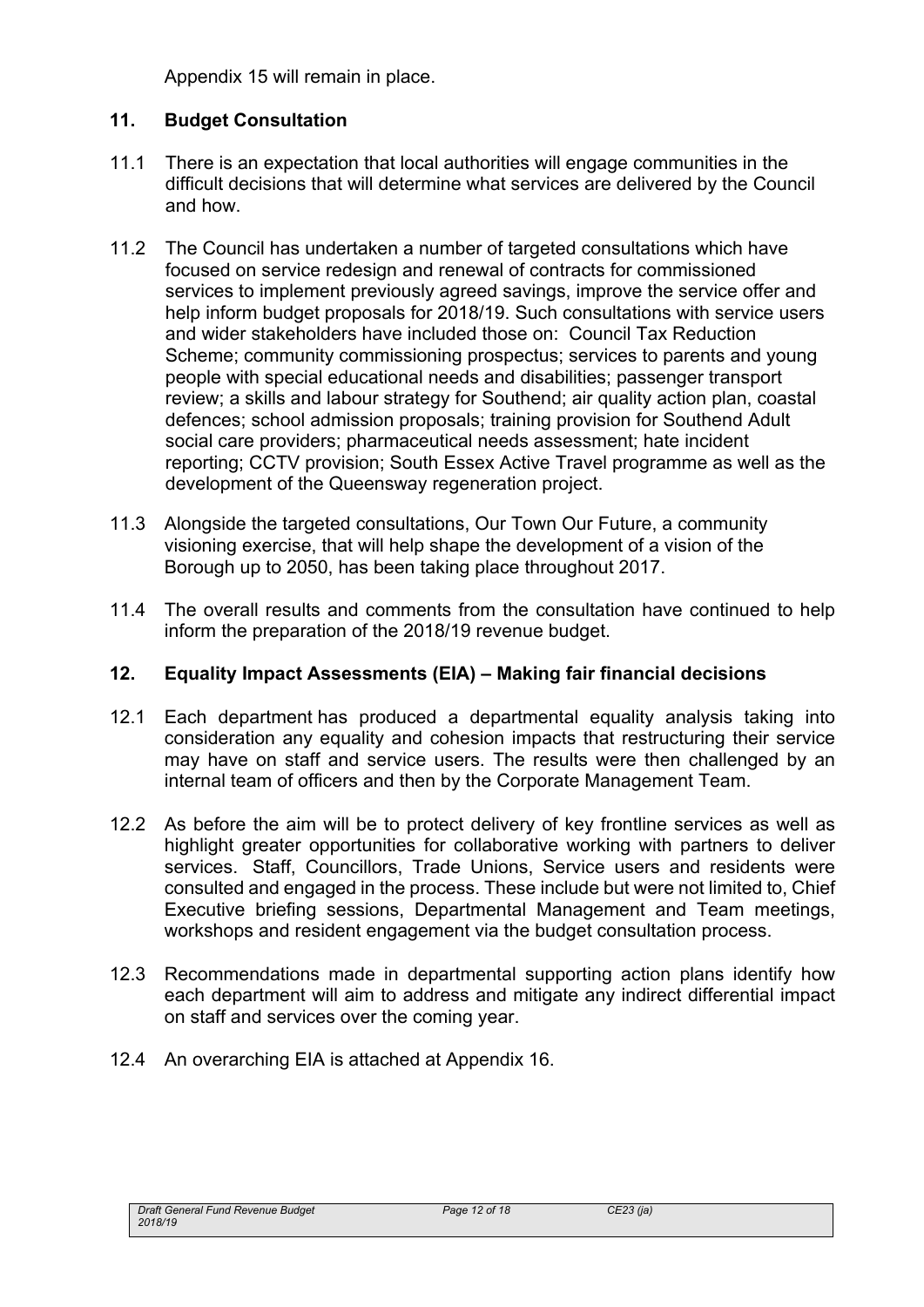#### **13. Council Tax Base 2018/19 and Estimated Collection Fund Surplus/Deficit 2017/18**

- 13.1 The Council has to formally determine the Council Tax Base (the number of Band D equivalent properties) for 2018/19 and any estimated Collection Fund balance at the end of 2017/18. The Council Tax Base for 2018/19 is as reported in a separate report on this agenda for approval as delegated by Council at 57,611.55 (equivalent Band D properties) including Leigh-on-Sea Town Council.
- 13.2 The tax base for Leigh-on-Sea Town Council has been calculated for 2018/19 as 8,779.95 Band D equivalents.
- 13.3 The Council Tax base for Southend-on-Sea has increased as a result of a combination of a number of new properties on the list coupled with the on-going impact of the agreed discounts and exemptions.
- 13.4 The estimated balance on the Collection Fund in respect of Council Tax at the end of 2017/18 will be reported formally to the Budget Cabinet on 13 February 2018. The draft budget and Council Tax implications are currently based on the use of £2.5 million of the projected surplus attributable to the Council.

## **14. Council Tax (including Precepts)**

- 14.1 The draft budget assumes a Council Tax increase at 2.99% for general use on the Southend-on-Sea element of the total Council Tax. There are no implications arising from this increase for a Council Tax freeze grant, as the Government has again not offered one this year.
- 14.2 The proposed Council Tax increase for general use of 2.99% will mean a Band D level of £1,244.53 per annum on the Southend-on-Sea element of the Council Tax (2017/18 the Band D level is £1,206.18). This equates to an annual increase of £37.89 and a weekly increase of 73p.
- 14.3 The Cabinet (and Scrutiny Committees) may wish to bear in mind that a 1% change in Southend-on-Sea Borough Council's element of the Council Tax is £12.69 per annum for a Band D property. This equates to an amount of circa £0.730 million in the revenue budget for each 1% change.
- 14.4 The total Council Tax payable by tax payers consists of Southend-on-Sea Borough Council precept, the Adult Social Care precept and the precepts for Essex Fire & Rescue Services Authority and Essex Police Authority. Where applicable it also includes the Leigh-on-Sea Town Council precept.
- 14.5 At this stage the precepts from the major precepting authorities (Fire and Police) are not yet finalised. Also, the Leigh-on-Sea Town Council precept is not yet finalised.
- 14.6 Essex Fire & Rescue Services and Essex Police through the Police, Fire and Crime Commissioner has by law to set both precepts no later than 1 March 2018 (after consideration by the Essex Police, Fire and Crime Panel on 22 January 2018). No indication has been given of either of the relevant precept levels for 2018/19.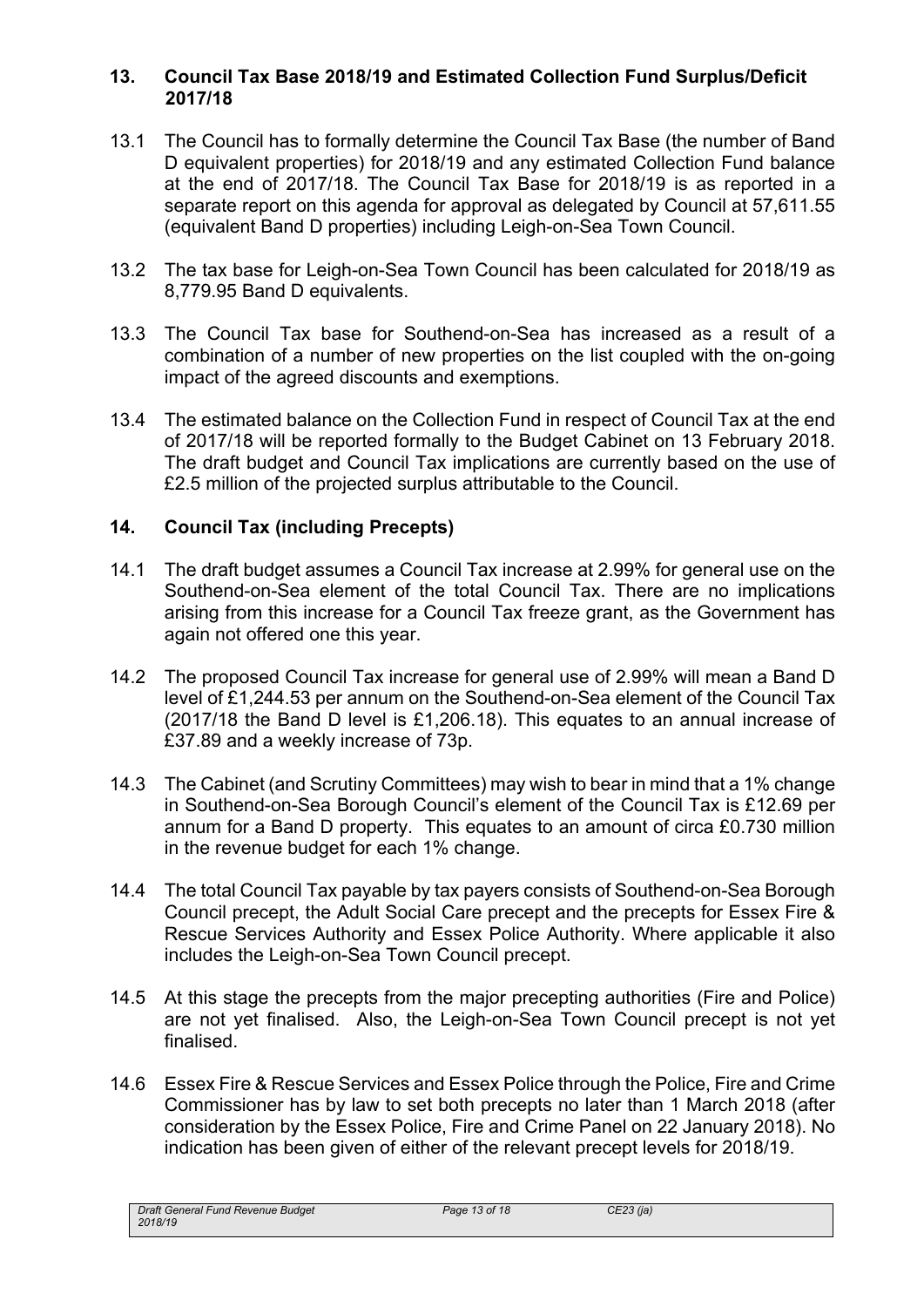- 14.7 Leigh-on-Sea Town Council is due to set its precept at its Council meeting on 16 January 2018. No indication has been given of the relevant precept level for 2018/19.
- 14.8 The precepts will form part of the formal Council Tax setting at Budget Council on 22 February 2018. As part of the draft budget, estimations have been made of the expected precept levels pending formal approval by the precepting authorities. Any variances from that contained in the draft budget are expected to be minimal and will be contained within the overall budget proposals that will be presented to Budget Council.
- 14.9 In addition, the draft budget also assumes the continuation of the Adult Social Care precept a level of 6.5% of the main council tax (an increase of 1.5% over the previous year). The ability to apply this precept was introduced by the Government as part of the 2016/17 Local Government finance settlement. It was introduced to assist with the increasing demand and demographic expenditure pressures from Adult Social Care that Local Government has been experiencing and are continuing to face. The proposed increase of 1.5% equates to an annual increase of £1.135 million (from £59.30 to £78.29) equivalent to a weekly increase of 36p. It is proposed that the Adult Social Care precept be used to support the service for a mixture of existing and new spending, as set out above in Section 8.

#### **15. 2019/20 and Beyond**

- 15.1 In addressing the national economic situation the Government has continued to emphasise the need to look further at a programme of public sector spending restraint and reconfiguration. This was reinforced in the Chancellor's Autumn Budget Statement on 22 November 2017 with further restriction placed on the Government's public spending plans up to 2021 with the commitment to its departmental spending plans set out in the Spending Review 2015. The tightening and reduction of Government funding contributions to local government funding along with the Government's previous changes from April 2013 and the proposed changes for the funding of Local Government, means that the current financial challenges for 2019/20 and beyond will continue. This needs to be seen as part of a continued period of financial retrenchment that Local Government has already encountered and that councils will need to consider a much longer spending reduction programme than previously identified by Central Government and which also links into the impending need for Council's financial self-sustainability.
- 15.2 This report predominantly addresses, as we are required to do, a detailed budget for 2018/19 but it is also appropriate to identify the areas the Council should continue to explore in order to meet the budget constraints of future years and also tailor the services it provides and review its role within national policy and local circumstances. As we develop the Councils vision 2050 and the South Essex vision 2050 we need to be mindful of how we align and prioritise our resources to achieve these visions but also ensure we focus on delivering our required outcomes.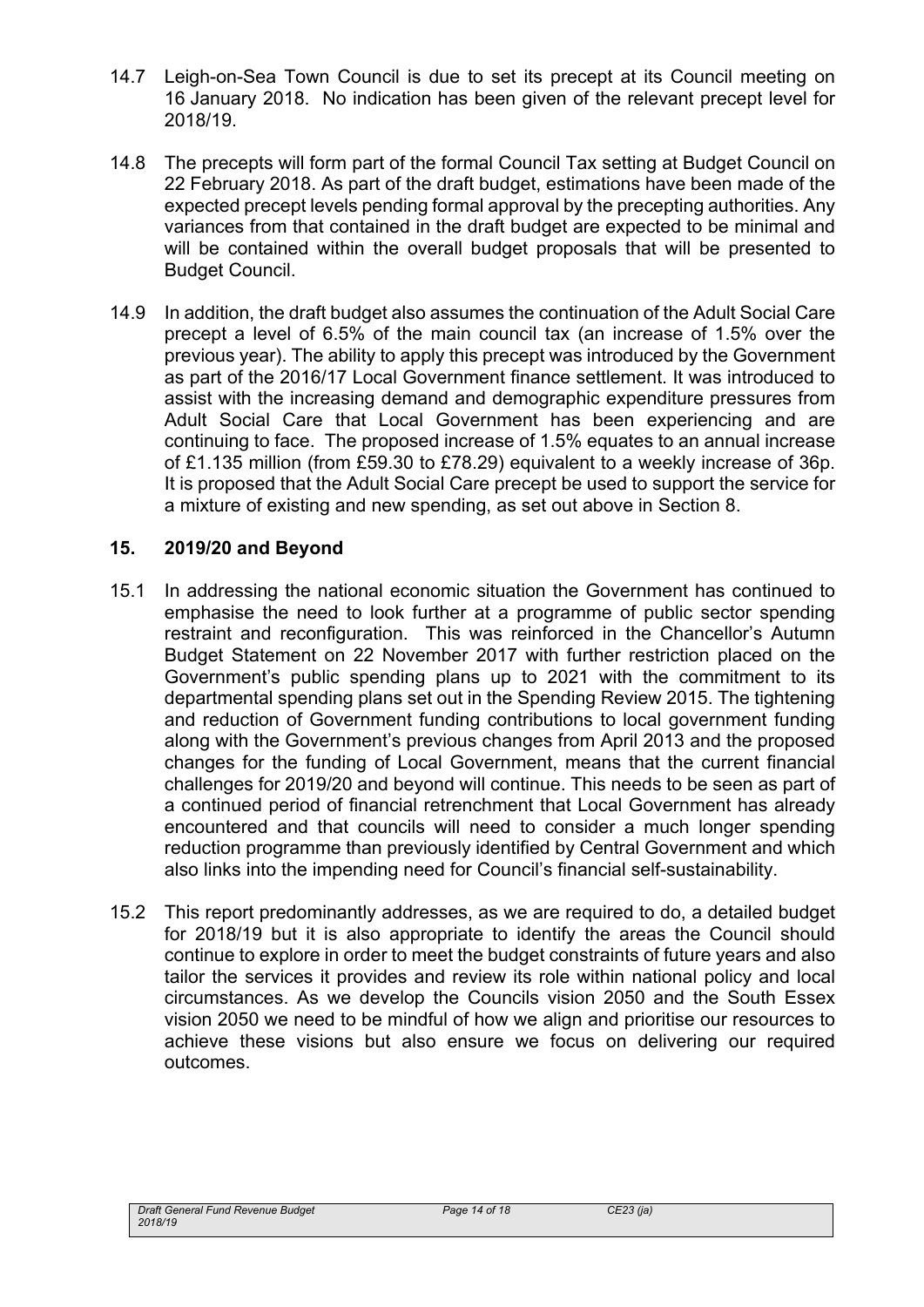- 15.3 Like all local authorities in England, Southend-on-Sea Borough Council is facing unprecedented financial challenges. The Council has, over a number of years, addressed significant funding gaps whilst also achieving improved efficiency and service delivery. In the current, and forecast, period of national financial stringency the scale of financial contraction is such as to challenge the scale, nature and purpose of the role of the Council.
- 15.4 Traditionally, and particularly over recent years, the nature of Council activity has seen an increase in the level of directly delivered services for the local populace and for local businesses and visitors. Many services have been delivered on a universal basis and free or at limited cost. As funding continues to reduce greater pressure is being placed upon the services provided by the Council and also the way in which these are delivered.
- 15.5 Since the beginning of the national fiscal situation the Council has striven to sustain its full range of services but it is increasingly likely that this approach will be unviable.
- 15.6 The Council will increasingly focus the delivery of its services in a targeted way, concentrating on delivering services to those residents who need the Council's help. The Council will also adopt this as an approach in tailoring the delivery of its many statutory services. To underpin this approach the Council will also reposition its role as one to help the community, its residents and businesses, to take personal control of as many factors affecting their lives as is possible.
- 15.7 The Council will continue to adopt an increasing approach of working, and delivering services, in partnership with other agencies, the voluntary and commercial sectors, and the community itself. As part of this approach the Council will encourage the sustenance of community services in collaboration with the local communities, encouraging community capacity to operate in appropriate circumstances.
- 15.8 The Council will also seek to address critical issues such as equality, disadvantage, lack of attainment and poverty by working with communities themselves, seeking enhanced training and opportunity and by fostering and promoting the local economy and thereby enhancing opportunities for aspiration, attainment, household income and personal achievement.
- 15.9 The Council will also seek to explore innovative income generation opportunities that will assist with increasing the Council's revenue sources to assist with bridging the significant budget gap the Council has to deliver. In addition, there is the intention to look greater at commercial opportunities for services of the Council. Both will assist in supporting the financial self-sustainability of the authority as we move into a period of final withdrawal of central government funding.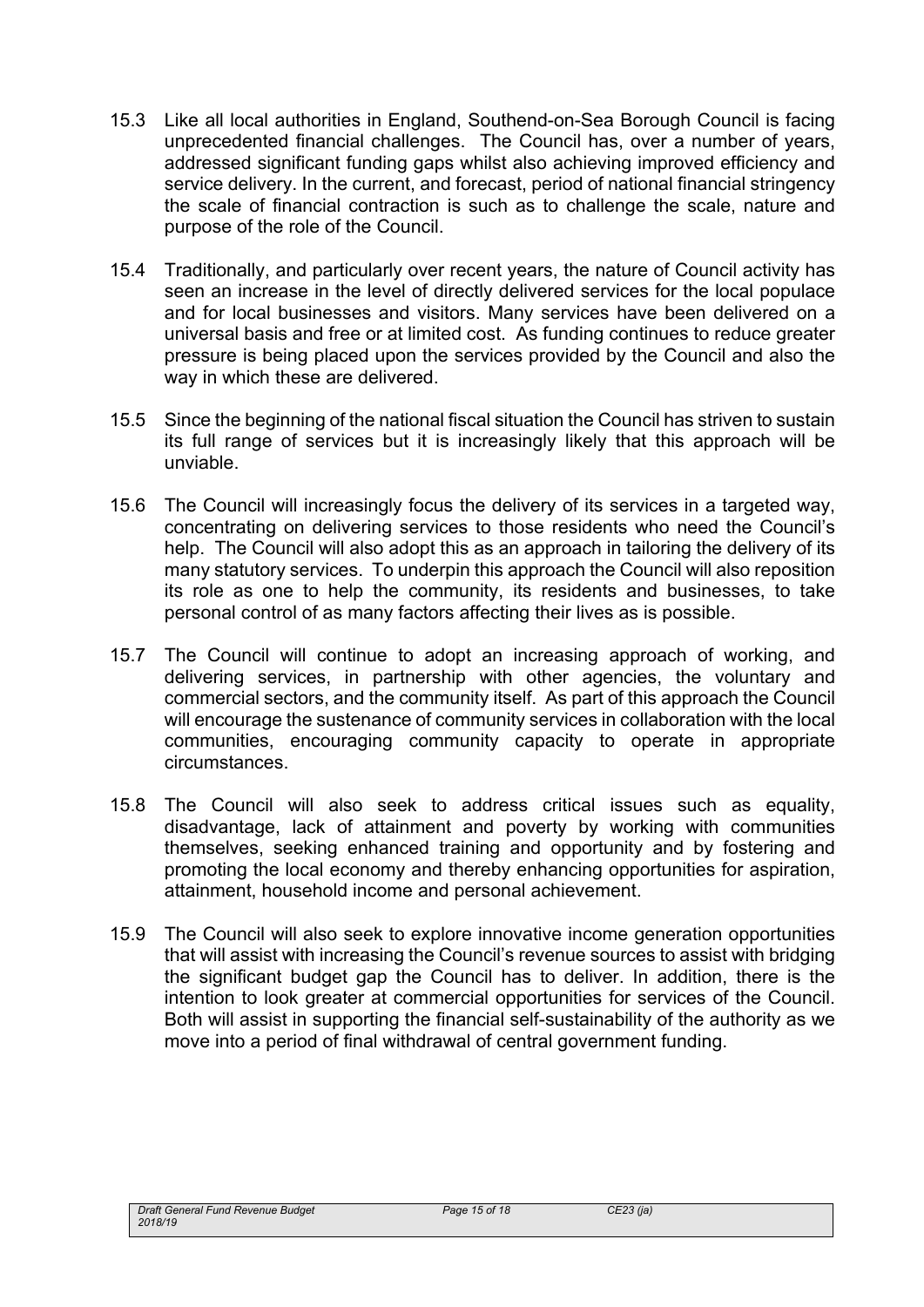- 15.10 Given the financial challenge we have and are to continue to face for a number of years, a continued programme of corporate working will continue with this efficiency drive and to help support the identification of savings for future years. This will allow us to have a programme driving transformational change in the organisation and will allow a clear focus on delivery of the required savings that will be required over this period. A recent corporate transformation review is identifying how the council can work differently and transform services in an efficient manner whilst also delivering key savings for the annual budget.
- 15.11 Over the coming year it will be extremely important to consider future year potential savings proposals in anticipation of delivering tailored services for the community whilst addressing the known budget reductions required from our total budget and reflecting the estimated significant government grant reductions. It is currently anticipated arising from the Autumn Budget Statement in late 2017, that further savings in the order of £15 million will be required from the Council's circa £218 million annual gross budget (after excluding Schools, HRA and Benefits) for the three years 2019/20 to 2021/22.
- 15.12 It is clear that the budget savings presented for 2018/19 cannot be continually repeated in successive years without the Council considering how it delivers services across the borough to avoid duplication of overheads, achieve economic delivery and still provide facilities and services valued by the community.

#### **16. Corporate Implications**

16.1 Contribution to Council's Vision & Critical Priorities

The budget strategy is an integral part of the Council's Corporate Service and Resources Planning Framework.

16.2 Financial Implications

As set out in the body of the report.

16.3 Legal Implications

None at this stage.

16.4 People Implications

The draft budget will have an impact on staffing levels and the implications are set out in section 9 of this report.

16.5 Property Implications

None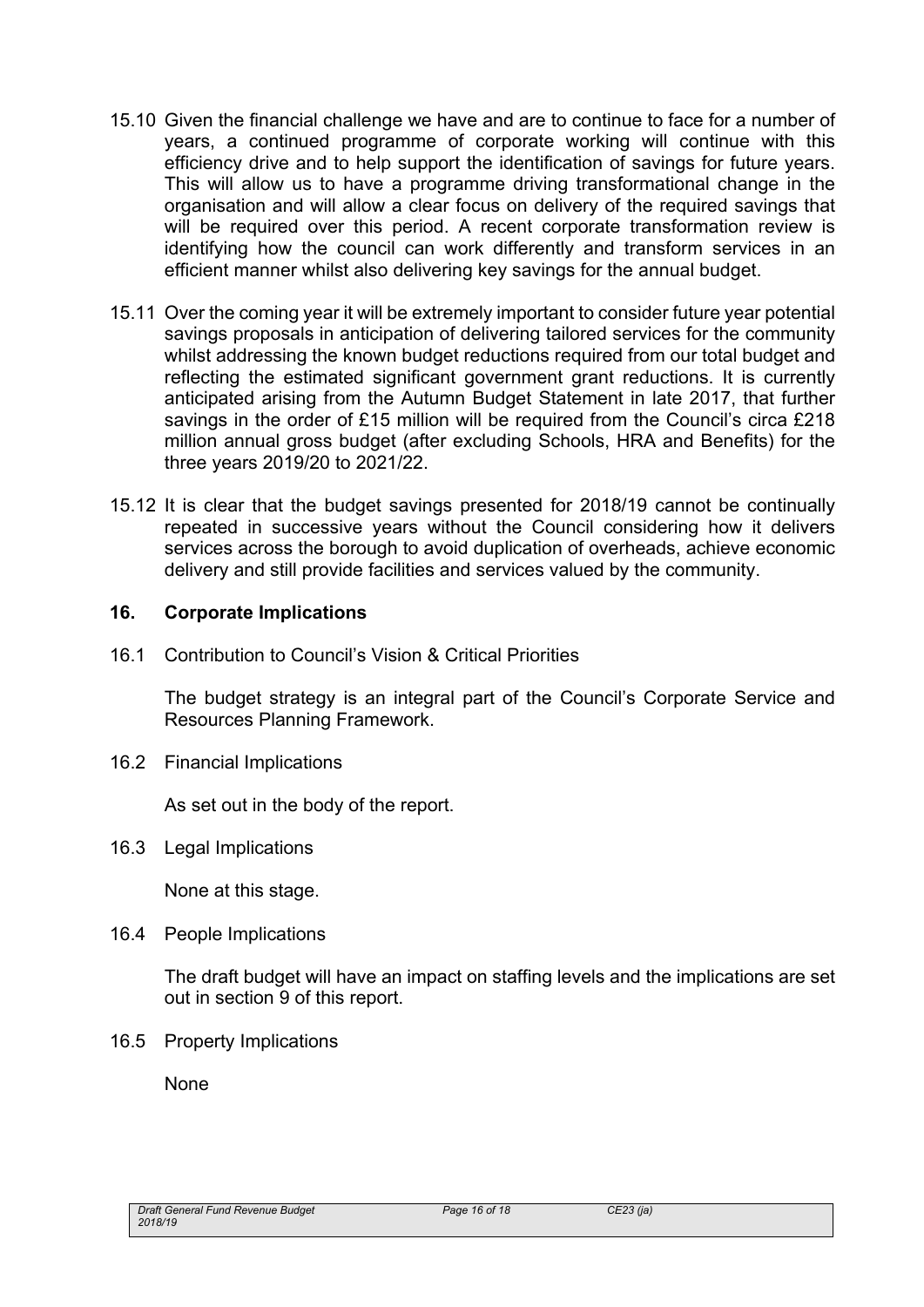#### 16.6 Consultation

Consultation has taken place with the Chief Executive, Deputy Chief Executives and their Directors as part of the budget preparation process who are fully committed to working within the budget proposed. Members are being consulted through Cabinet, Scrutiny and Council.

Consultation with staff and unions will continue throughout the process. Briefings for local businesses and the voluntary sector have been undertaken to give them an opportunity to find out more about what is in the planned draft budget from the Leader and Chief Executive of the Council.

Staff have been kept abreast of progress and opportunities for contributions through personal briefings by the Chief Executive and Director of Finance & Resources and through written briefings.

16.7 Equalities Impact Assessment

Assessments have been carried out for proposed savings in the 2018/19 draft revenue budget and an overarching EIA is attached as an Appendix to this report.

16.8 Risk Assessment

The budget proposals will be subject to the Deputy Chief Executives and Directors review of risk and robustness. This will inform the Director of Finance & Resources' Section 25 statement on the robustness of estimates and adequacy of reserves to be reported to the Budget Cabinet on 13 February 2018 and Budget Council on 22 February 2018.

16.9 Value for Money

The proposals set out in the report reflect the Council's drive to improve value for money and to deliver significant efficiencies in the way it operates.

16.10 Community Safety Implications

Assessments have been carried out for all revenue proposals.

16.11 Environmental Impact

Assessments have been carried out for all revenue proposals.

#### **17. Background Papers**

- 17.1 The provisional finance settlement 2018/19, DCLG
- 17.2 Budget working papers are held in the Finance & Resources' Accountancy section.
- 17.3 Equality Impact Assessments